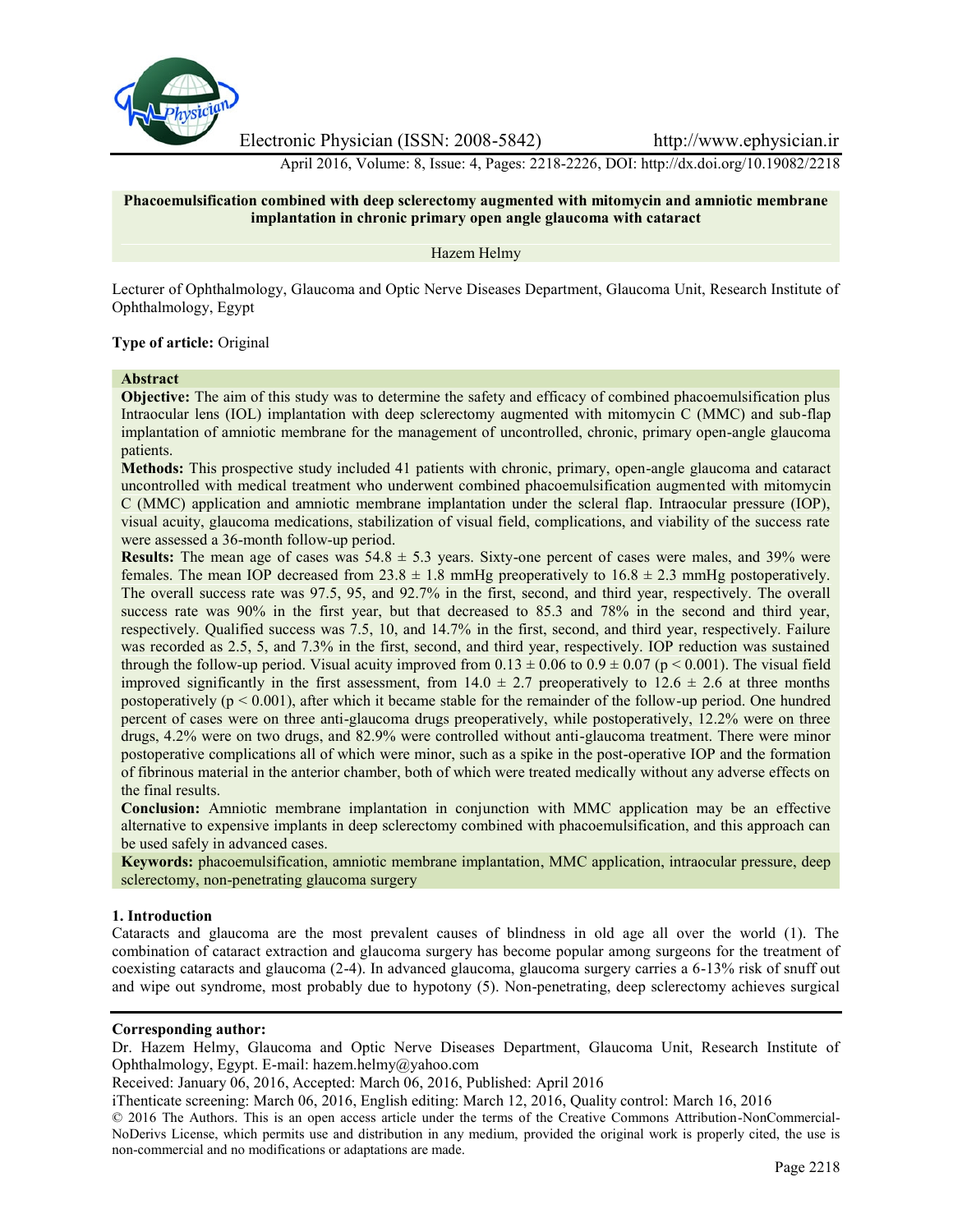control of Intraocular pressure (IOP) by enhancing drainage of aqueous fluids preserving the trabecular endothelial layer, which decreases the incidence of hyphema, hypotony, choroidal detachment, and anterior chamber inflammation (6-8). Opening Schlemm's canal in addition to the creation of Trabeculo-Descemet's window and inner wall peeling of Schlemm's canal often are associated with multiple micro perforations in the juxta-canalicular meshwork that facilitate a slow aqueous outflow. Creating this space, in addition to the creation of intra scleral space, increases filtration area both at the time of surgery and permanently over time. This also introduces an additional route of filtration, such as Schlemm's canal and ciliary body (9). Non-penetrating glaucoma surgery (NPGS) has undergone a series of changes that improved the results, such as devices that prevent the formation of scars between the remaining superficial flap and the scleral bed. It maintains the intra-scleral lack of aqueous humor that was formed by removal of the deep sclero-corneal fragment, which increases the success rate and subsequently decreases the need for postoperative glaucoma treatment (10, 11). Absorbable implants include purified porcine derived collagen due to its ability to expand its volume when it comes in contact with the aqueous humor. Another implant is reticulated hyaluronic acid pieces, which occupies a large volume in the filtering area and allows sufficient circulation of the aqueous humor. As the use of implants under the scleral flap necessarily makes the surgery more expensive, many glaucoma surgeons have tried to use cheaper alternatives, such as a piece of chromic suture material, autologous sclera, high viscosity viscoelastics, or amniotic membrane (12, 13). Mitomycin C (MMC) was used as an adjunctive treatment to the filtration lake by decreasing the incidence of healing between the scleral flap and the surrounding scleral bed (14-17).

Management of glaucoma with a coexisting cataract is controversial, but cataract surgery in primarily open-angle glaucoma patients helps significantly in the follow-up performance in addition to improvement of visual acuity. The presence of a cataract affects the reliability of OCT measurements (18) as well as the perimeter (19). The efficacy and safety of phacoemulsification combined with non-penetrating deep sclerectomy as a surgical option for these patients has been presented in many studies (20-23). The aim of this study was to determine the advantage of the implantation of an amniotic membrane in addition to using MMC in improving the surgical outcome of combined phacoemulsification with deep sclerectomy without need for expensive devices and implants in addition to the avoidance of complications of trabeculectomy that may be a serious concern in uncontrolled, advanced glaucoma cases.

### **2. Material and Methods**

### *2.1. Research design and setting*

This is a prospective, randomized, clinical trial comprised 41 eyes of 41 patients (one eye per patient) of chronic primary open angle glaucoma with coexisting cataract and uncontrolled with medical treatment and cataract having an indication for surgery. Uncontrolled cases include cases without satisfying intraocular pressure (IOP) control ( $\geq$ 21 mmHg) despite maximally tolerated medications or with progression of visual field. All cases were collected from the Glaucoma Clinic in the Research Institute of Ophthalmology during 2012-2013.

### *2.2. Diagnosis*

The criteria for diagnosis of primary, open-angle glaucoma was IOP > 21 mmHG without anti-glaucoma medication, enlarged cup disc ratio (vertical diameter), visual field changes (detected by Humphrey visual field analyzer), retinal nerve fiber layer defects (detected by slit-lamp bio-microscopy in addition to OCT examination); all of these parameters were compatible with glaucomatous changes. Patients underwent phacoemulsification and foldable IOL implantation combined with deep sclerectomy augmented with MMC application in addition to amniotic membrane implantation under the scleral flap. IOP was measured using Goldmann applanation tonometry by the same observer. Two values were assessed, and the mean value was used for analysis. If the two values differed by more than 2 points, a third one was obtained, and the median was chosen. Gonioscopy was performed using a Zeiss-style 4-mirror gonioscopic lens (model OPDSG, Ocular Instruments, Inc. USA). Anterior chamber angle grading of 3 or more according to the Shaffer grading scale in all quadrants was required to be eligible for the study. All cases underwent a full ophthalmological examination, including pre- and post-operative best corrected visual acuity (BCVA) measurement using the Log MAR scale, slit lamp examination of anterior segment, anterior chamber examination, grade of cataract, fundus examination by slit lamp bio-microscopy using +90 D lens for examination of the head of the optic nerve. B Scan ultrasonography was done in case of inadequate visualization. Examination of the visual field was done using the Swedish Interactive Threshold Algorithm (SITA) standard (24) Humphery visual field analyzer (745i-Carl Zeiss Meditech, AG, Jena-Germany), Retinal nerve fiber bundle layer thickness was examined with Fourier domain RTVue -100 OCT machine OCT (Optovue, Inc. Fermont, CA, USA) also were performed if adequate clarity of the media permitted.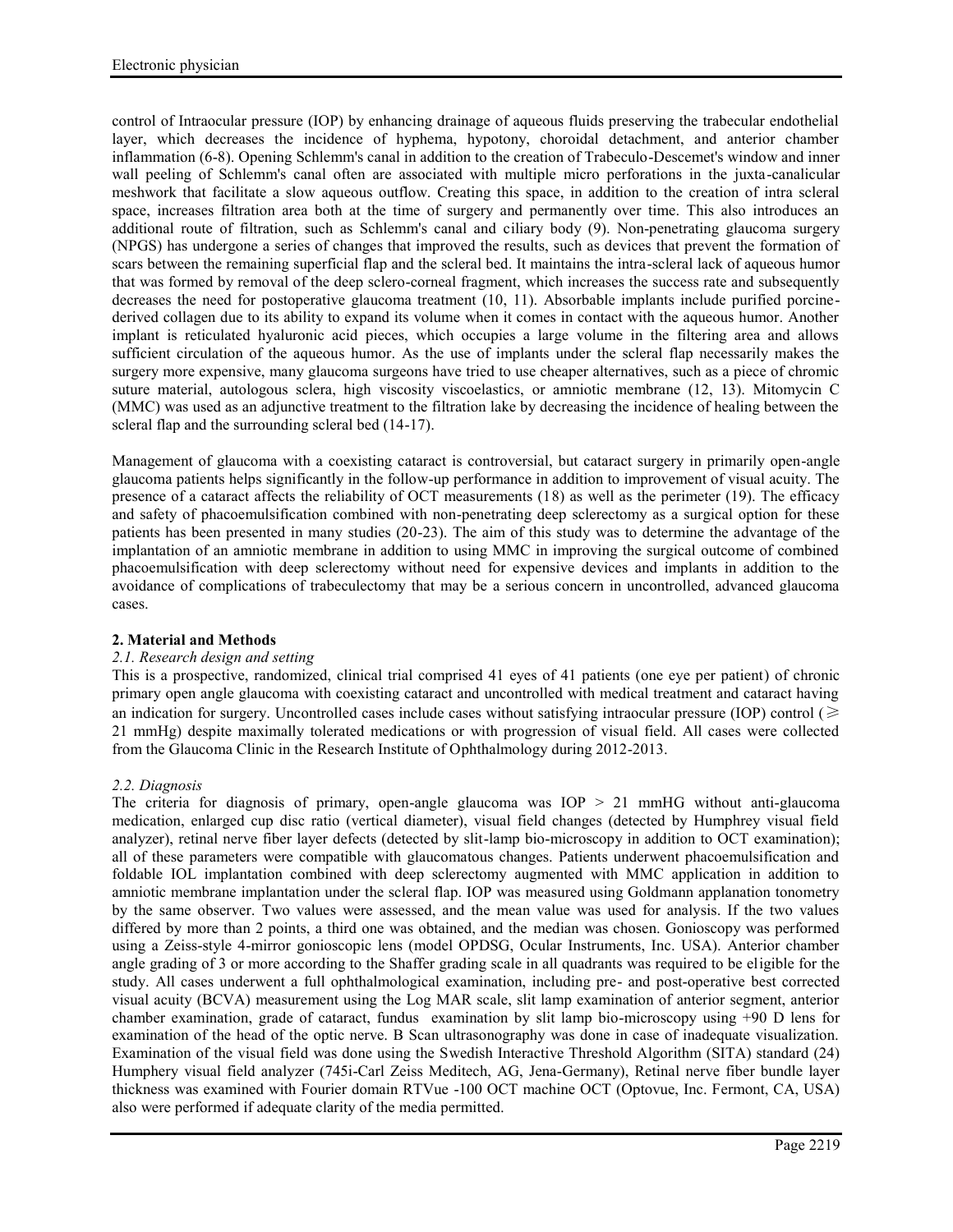### *2.3. Exclusion criteria*

Exclusion criteria included all cases with history of glaucoma surgery, narrow angle, primary or secondary angle closure glaucoma, other cases with open angle glaucoma except primary open angle glaucoma, such as pseudoexfoliaton, uveitic and steroid induced glaucoma in addition to cases with corneal opacity that might interfere with the perfection of the phacoemulsification procedure.

### *2.4. Postoperative follow up schedule*

All patients underwent measurement of log MAR best corrected visual acuity (BCVA) , UBM (UBM,840 Zeiss- Humphery Medical Instruments, 50 MHz) examination of the thickness of scleral pocket at 6 and 12 months, visual field examination after three months and then every 6 months for 36 months, IOP measurements at 1,3,6 months and then every 6 months for 36 months.

### *2.5. Surgical technique:*

All operative cases were done by the same surgeon. Surgery was performed under local anesthesia using 0.5% tetracaine hydrochloride:

### 2.5.1. Phacoemulsification:

consisted of a 2.2-mm, 3-step clear corneal incision fashioned in the upper temporal quadrant of the limbus away from the deep sclerectomy site, followed by two angled side ports, and AC was inflated with soft shell viscoelastic technique (Healon and methylcellulose). Continuous curvilinear capsulorhexis ( CCC ) was done using a cystitome followed by hydro-dissection and hydro-delineation, in the bag phacoemulsification using the divide and conquer technique, cortical aspiration, and insertion of foldable acrylic IOL in the capsular bag were performed. All cases that developed surgical complications were excluded from the study.

# 2.5.2. Deep sclerectomy:

The globe was immobilized with a 4-0 nylon suture beneath the tendon of the superior rectus muscle preplaced before starting phacoemulsification. A fornix-based conjunctival periotomy of 5-6 mm was fashioned at the 12 o'clock position of the superior limbus using blunt dissection. A 5x5 partial thickness scleral flap (one third to one half of the scleral thickness) was fashioned and dissected 1.0 mm in clear cornea using a crescent blade. A cellulose sponge soaked with MMC 0.4 mg/ml (Mitomycin 10 mg, Kyowa Hakko Kogyo Co., Ltd., Tokyo, Japan) was applied over the scleral bed under tenon's capsule and two applied under the scleral flap for three minutes, then vigorous irrigation with saline was done. The deep flap borders were outlined 1.0 mm within the edge of the superficial flap and up to 90% of the scleral thickness using a super blade no. 15. The deep flap was fashioned and dissected anteriorly over Descemet's membrane. Whenever trabeculo-descemet's perforation occurred during dissection, guarded trabeculectomy was done, and the patient was excluded from the study. The deep scleral flap was excised using super blade no. 15. Schlemm's canal was de-roofed with blunt micro-forceps. Preserved freeze dried (lyophilized) amniotic membrane with its epithelial side up was implanted between the scleral flap and scleral bed and fixed to the sclera by 10/0 nylon sutures, one at each corner. The scleral flap was closed with 10/0 nylon sutures, one in each quadrant. The conjunctiva were closed with 8/0 a polyglactin continuous suture.

### *2.6. Postoperative medications*

Postoperative medications included 0.3% gatifloxacin four times daily for three weeks and 1% predinsolone acetate six times daily as an initial dose that was tapered gradually over one month, depending on the degree of postoperative inflammation. Goniopuncture with an ND: YAG laser was done when the filtration was insufficient, preventing achievement of the target IOP and/or the bleb was shallow. Gonioscopy contact lens was used for goniopuncture, which was done one to three months postoperatively.

### *2.7. Success criteria*

Success was defined as  $5 > IOP < 21$  mmHg with or without anti-glaucoma treatment. Complete success was defined as  $10 > IOP < 21$  without anti-glaucoma treatment. Qualified success was defined as IOP greater than 5 mmHg and less than 21 mmHg with medications. Failure was defined as IOP less than 5 mmHg or more than 21 mm Hg using every available glaucoma medication that the patient could topically or systemically tolerate (maximal tolerated medical therapy). All procedures and follow-up visits were done at the Research Institute of Ophthalmology (R.I.O.) in the Ministry of Scientific Research in Egypt. The study was performed in accordance with the tenets of the Declaration of Helsinki of 1975 (1983 revision). The Research Committee of the Research Institute of Ophthalmology approved the protocol of the study. All patients received a thorough explanation of the procedures to be used in the study, and they signed an informed consent prior to enrollment.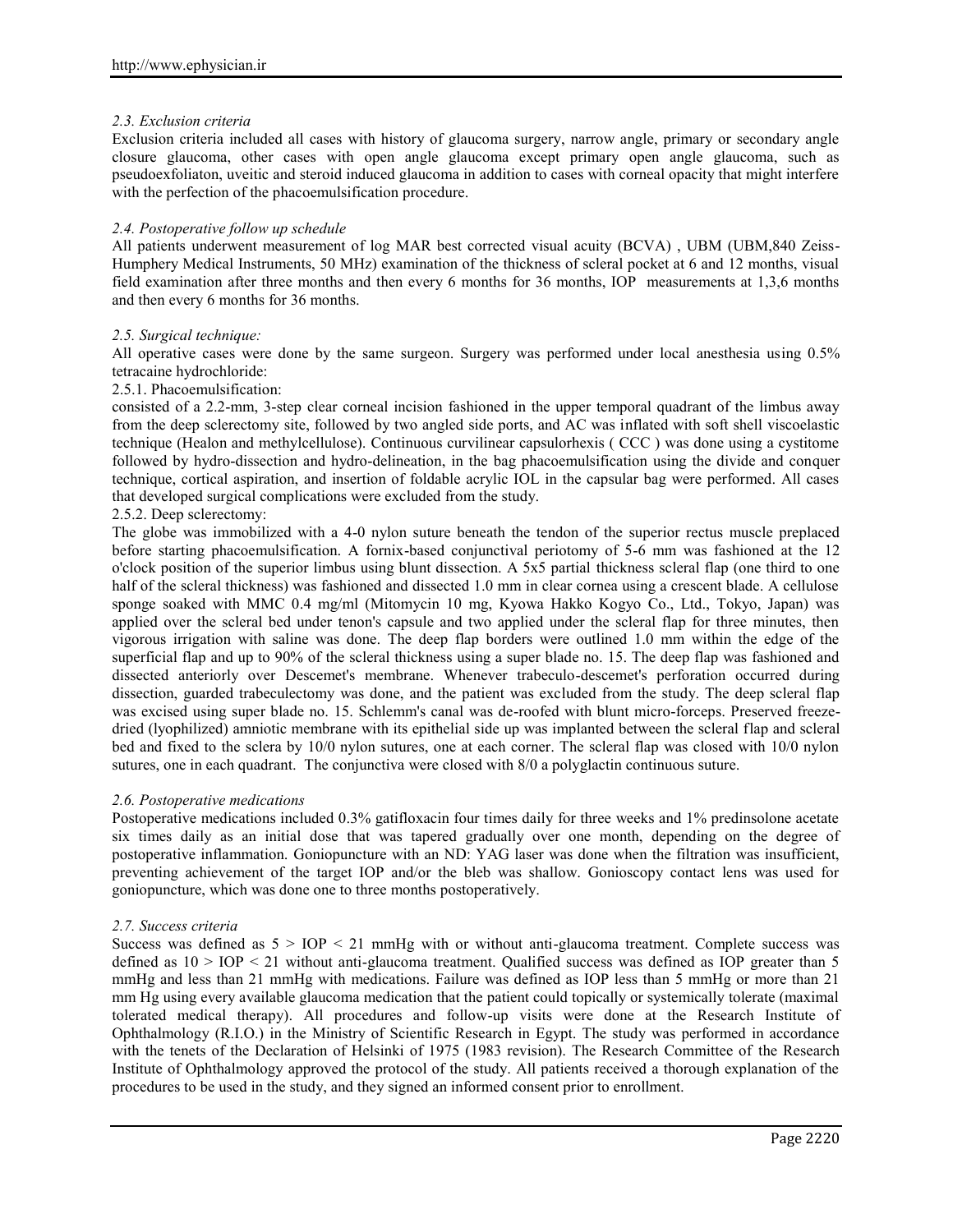## *2.8. Statistical analysis*

The data were described statistically in terms of mean  $\pm$  standard deviation ( $\pm$  SD), median and range, or frequencies (number of cases) and percentages, when appropriate. Comparison of numerical variables between the study groups was done using the student's t test for independent samples. Within group comparisons of numerical variables were done using the paired t-test. The Chi-square test was performed to compare the categorical data. The exact test was used instead when the expected frequency was less than five. Correlations between the various variables were determined by using the Pearson moment correlation equation for the linear relationship between normally distributed variables, and Spearman's rank correlation equation was used for non-normal variables/non-linear monotonic relationships. The p-values that were less than 0.05 were considered to be statistically significant. All statistical calculations were done using the Statistical Package for the Social Science (SPSS), SPSS, Inc., Chicago, IL, USA), release 15 for Microsoft Windows.

# **3. Results**

The study included 41 cases with uncontrolled CPOAG with coexisting cataracts. The ages of the patients were in the range of 43-67 with a mean of  $54.8 \pm 5.3$ . The gender distribution was 61% males and 39% females. The mean cup disc ratio (C:D ratio) was  $0.7 \pm 0.09$  (Table 1). The mean visual field defect detected by Humphrey (mean deviation (MD)) was  $13.9 \pm 2.7$  preoperatively, which improved in the first examination at three months to  $12.6 \pm$ 2.6; then, it became stable until the end of the study, as evidenced by the fact that the values were  $12.6 \pm 2.6$ ,  $12.6 \pm 1.6$ 2.6,  $12.6 \pm 2.6$ , and  $12.6 \pm 2.6$  at 6, 12, 24, and 36 months, respectively (Tables 1, 2).

| Age (year)          |     |
|---------------------|-----|
| Male                | 61% |
| Female              | 39% |
| <b>TOP</b>          |     |
| Log MAR             |     |
| Visual Field MD     |     |
| Anti-glaucoma drugs |     |
| CD Ratio            |     |
|                     |     |

**Table 1.** Preoperative characteristics

| VA.                     | $0.9 \pm 0.07$          |                 |
|-------------------------|-------------------------|-----------------|
| Scleral Pocket Height   | 6 m                     | $0.56 \pm 0.1$  |
|                         | $12 \text{ m}$          | $0.58 \pm 0.1$  |
| <b>IOP</b>              | l m                     | $14.15 \pm 1.9$ |
|                         | 3 m                     | $14.9 \pm 2.0$  |
|                         | 6 m                     | $15.2 \pm 2.0$  |
|                         | 12 <sub>m</sub>         | $15.8 \pm 2.4$  |
|                         | 24 m                    | $16.3 \pm 2.1$  |
|                         | 36 m                    | $16.8 \pm 2.3$  |
| Visual field MD         | 3 m                     | $12.6 \pm 2.6$  |
|                         | 6 m                     | $12.6 \pm 2.6$  |
|                         | $12 \text{ m}$          | $12.6 \pm 2.6$  |
|                         | 24 m                    | $12.6 \pm 2.6$  |
|                         | 36 m                    | $12.6 \pm 2.6$  |
| Anti-Glaucoma treatment | 2 drugs $4.9\%$         |                 |
|                         | 3 drugs 12.2%           |                 |
|                         | Without treatment 82.9% |                 |

**Table 2.** Post-operative characteristics

Best corrected log MAR visual acuity significantly improved from  $0.12 \pm 0.06$  preoperatively to  $0.9 \pm 0.07$ postoperativelly (p < 0.001) (Tables 1, 2). The IOP decreased from  $23.8 \pm 1.8$  preoperatively to  $14.2 \pm 1.9$ ,  $14.9 \pm 1.8$ 2.0,  $15.2 \pm 2.0$ ,  $15.8 \pm 2.4$ ,  $16.0 \pm 2.2$ ,  $16.3 \pm 2.1$ ,  $16.8 \pm 2.8$ , and  $16.8 \pm 2.3$  at 1, 3, 6, 12, 18, 24, 30, and 36 months, respectively. The mean of IOP reduction was  $9.6 \pm 2.7$ ,  $8.80 \pm 2.8$ ,  $8.51 \pm 2.8$ ,  $7.90 \pm 3.0$ ,  $7.68 \pm 3.0$ ,  $7.41 \pm 2.8$ ,  $6.93 \pm 3.1$ , and  $7.0 \pm 2.9$  at 1, 3, 6, 12, 18, 24, 30, and 36 months, respectively (Tables 1, 2). The mean height of the scleral pocket was  $0.56 \pm 0.1$  and  $0.58 \pm 0.1$  at 6 and 12 months, respectively. A significant correlation was found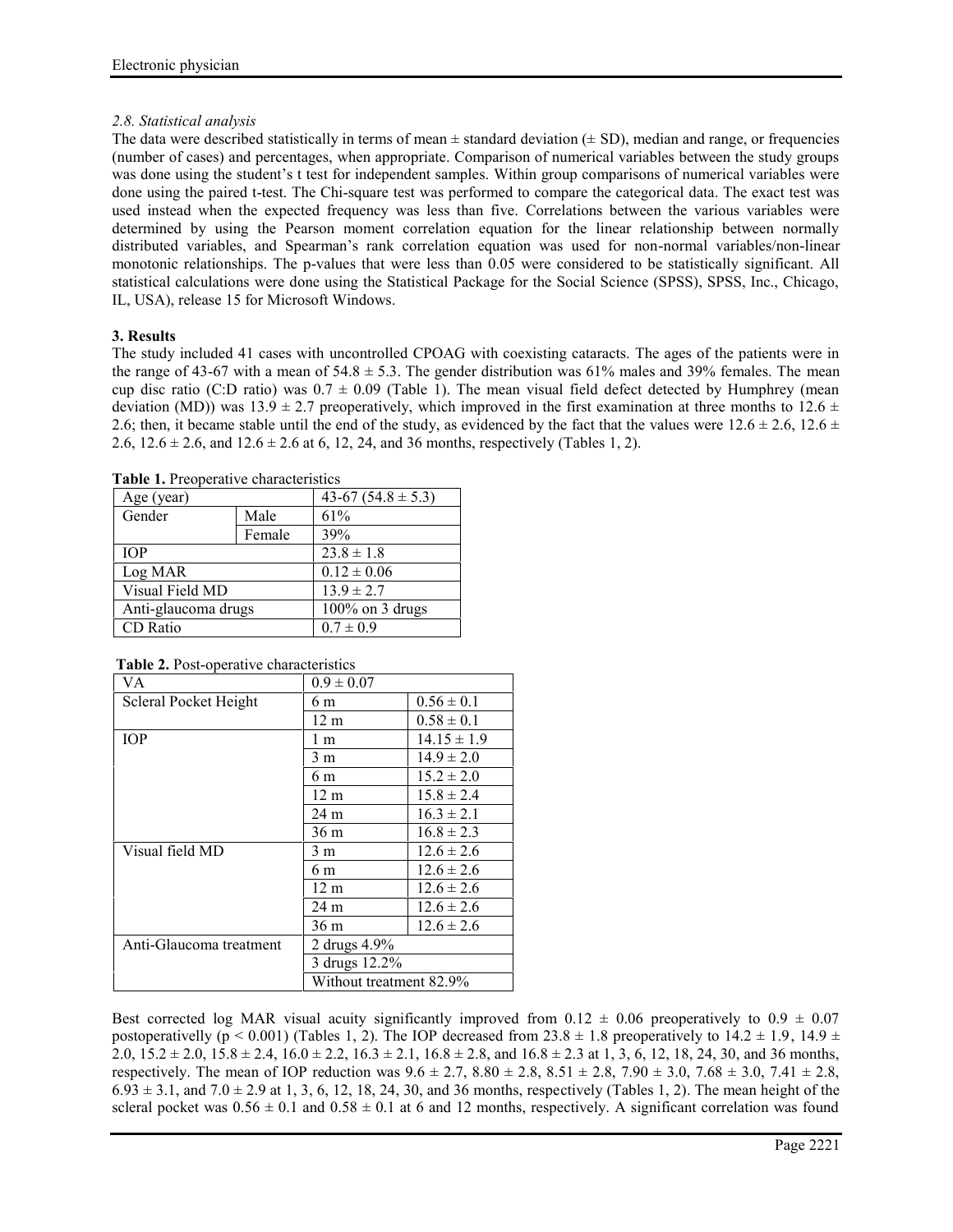between the height of the scleral pocket and the reduction in the IOP, p < 0.001. Subconjunctival bleb was found in 31 cases (75%) (Table 2). All forty-one cases (100%) were on three anti-glaucoma treatments preoperatively that decreased postoperatively to 2 (4.9%) cases on 2 drugs, 5 (12.2%) cases on three drugs, and 34 (82.9%) without any anti-glaucoma treatment. The decrease of anti-glaucoma treatment was significant ( $p < 0.001$ ) (Tables 1, 2). The overall success rates were 97.5, 95, and 92.7% in the first, second, and third year, respectively. The overall success rate was 90% in the first year, which decreased to 85.3 and 78% in the second and third year, respectively. Qualified success was 7.5, 10, and 14.7% in the first, second, and third year, respectively. The failure rate was 2.5, 5, and 7.3% in the first, second, and third year, respectively (Table 3).

| Year       | Overall success rate | Complete Success Rate | Oualified success rate | <b>Failure Rate</b> |
|------------|----------------------|-----------------------|------------------------|---------------------|
| $1st$ year | 97.5%                | $90\%$                | $7.5\%$                | $2.5\%$             |
| $2nd$ Year | 95%                  | 85.3%                 | 9.7%                   | $5.0\%$             |
| $3rd$ year | 92.7%                | 78%                   | 14.7%                  | $7.3\%$             |

**Table 3.** Probability success rate

### **4. Discussion**

In patients with chronic primary open angle glaucoma (CPOAG) uncontrolled with medical treatment and with coexisting cataract, it is a sound thinking to go towards combined cataract and glaucoma surgeries in the same session. The optimal technique for management of glaucoma and cataract is in frequent change aiming at obtaining perfect results, shorter recovery time, and fewer complications (24). Deep sclerectomy aims at reducing IOP by facilitating filtration of aqueous humor into the intra-scleral filtering space through the filtering trabeculo-descemet's membrane. Part of the aqueous humor is redirected to the suprachoroidal and supraciliary spaces that may be absorbed through the uveo-scleral outflow pathway (9). Use of an implant during NPGS is thought to enhance success by providing a low pressure intra-scleral pocket between the external flap and trabecular meshwork, acting as a space maintainer during the time of maximal healing (25), but it may be too expensive to be used routinely with deep sclerectomy. In the current study, we tried to use the amniotic membrane as an adjunctive device for improvement of the results of deep sclerectomy in conjunction with phacoemulsification in CPOAG. Amniotic membrane implantation provides a group of tasks that might make it a highly-beneficial tool in glaucoma surgery, i.e., it provides good epithelization, provides good integration with the surrounding tissues, allows healing response, and suppresses TGF-B activity and poor immunogenicity. It acts as an anti-inflammatory, anti-proliferative, antifibrotic device (14). Amniotic membrane implantation was used by Sheiha et al. (15) in conjunction with MMC as an adjunctive maneuver for augmentation of the efficacy of trabeculectomy. The study included 37 eyes with refractory glaucoma at a high risk of failure, such as neovascular, pseudophakic, and prior failure cases. The study had a success rate of 93.7% at 6 months postoperatively in comparison to 60% success rate in patients who underwent trabeculectomy with MMC alone. The IOP decreased in that study from  $45.6 \pm 12.7$  to  $15.3 \pm 2.3$  mmHg in comparison to  $21 \pm 3.8$  mmHg in trabeculectomy with MMC alone. In the current study, we tried to use MMC (0.4 mg/ml for three minutes) in addition to amniotic membrane implantation in conjunction with deep sclerectomy to enhance the IOP reduction. Several authors tried to use antimetabolites, such as MMC, as an adjunctive treatment to enhance the effect of deep sclerectomy in IOP control by reducing the formation of scar tissue at the filtration site. In a 36-month follow-up study done by Kozobolis et al. (26) to compare deep sclerectomy augmented with MMC (0.2 mg/ml/2.5min) to deep sclerctomy without MMC the application of MMC was associated with improvement of qualified success rate from 72.5% without MMC to 95% with MMC application. The study included 68 eyes with CPOAG and exfoliation glaucoma that underwent deep sclerectomy with MMC (0.4 mg/ml for two minutes) and DSCI implant. The IOP decreased from  $23 \pm 6$  and  $25 \pm 8$  to  $13 \pm 4$  and  $11 \pm 4$  in groups 1 and 2, respectively. At 36 months, the success rate was 74%. The success rate in our study was higher because we included CPOAG and pseudoexfolliation glaucoma as well as deep sclerectomy was done alone without phacoemulsification, which might have added an IOP-lowering effect in addition to that success rate was calculated as IOP is < 18 mm Hg versus < 21 mmHg in our current study. The authors detected that patients with pseudo exfoliation syndrome required goniopuncture more frequently than CPOAG patients despite MMC application (87% versus 61%, respectively). This was explained by the authors as the accumulation of pseudo exfoliation material and pigment deposition into the trabecular meshwork resulted in a decreased success rate. In the present study, we tried to investigate the effectiveness of combined phacoemulsification with deep sclerectomy augmented with MMC application in addition to amniotic membrane implantation in CPOAG cases with cataract. The mean IOP decreased from  $23.8 \pm 1.8$ preoperatively to  $16.8 \pm 2.3$  at the end of the study. All cases were on three anti-glaucoma treatments that decreased to 4.9% of cases on two drugs and 12.2 on three drugs at the end of the study. The overall success rate was 97.5, 95, and 92.7% in the first, second, and third year, respectively. The complete success rate was 90% in the first year, but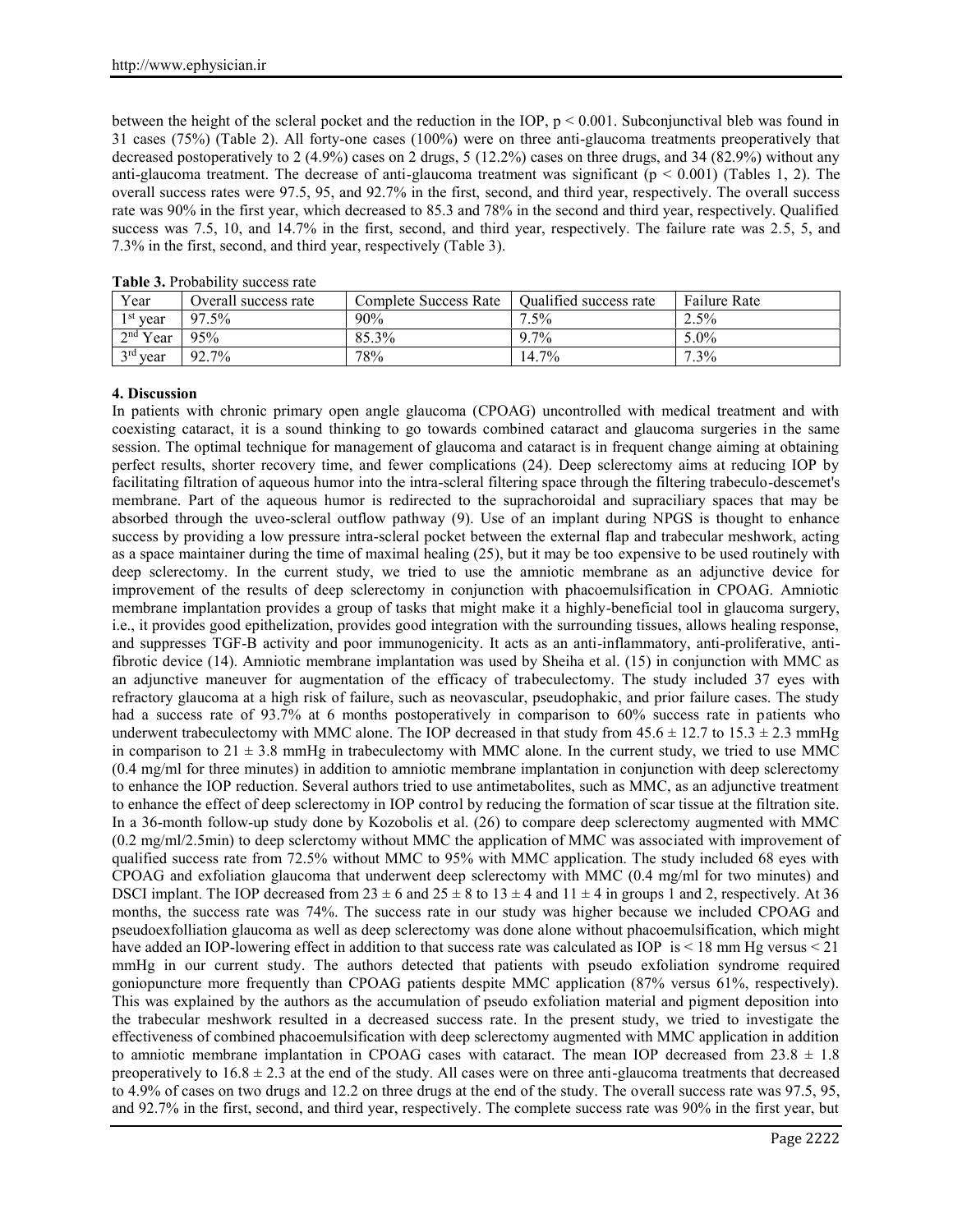it decreased to 85.3 and 78% in the second and third year, respectively. Qualified success was 7.5, 10, and 14.7% in the first, second, and third year, respectively. Failure was recorded as 2.5, 5, and 7.3% in the first, second, and third year, respectively. IOP reduction was sustained through the follow-up period. Our results coincided with those in a study done by Mokbel et al. (17), which was a comparative study of phacoemulsification-subscleral trabeculectomy versus phacoemulsification-deep sclerectomy with MMC in open angle glaucoma. The study included 40 chronic, open-angle glaucoma patients with senile cataracts. Half of the cases underwent phacoemulsification with sub scleral trabeculectomy, and the other half received phacoemulsification with deep sclerectomy. Application of 0.4 mg/ml of MMC was done in both groups. The cases were followed for one year. The mean preoperative IOP was  $23.5 \pm 2.1$  and  $24.1 \pm 1.5$  in groups 1 and 2, respectively, and, postoperatively, it became  $14.1 \pm 5.4$  and  $14.8 \pm 3.1$ in groups 1 and 2, respectively. The detected overall success rates were 90 and 95% after one year in groups 1 and 2, respectively. The study detected that 75 and 80% was the complete success rate in groups 1 and 2, respectively, while 15% was the qualified success in both groups. The higher success rate in our study may be explained by the use of amniotic membrane in addition to MMC application that was only used by Mokbel et al. in addition to high selection of only CPOAG cases in our study versus all types of open-angle glaucoma in their study.

The results of the current study also coincided with the results of a study done by Ye et al. (27) that detected a complete success rate 100% after 3 months that decreased to 90% at 6 months and to 76.7% at 12 months, but the incomplete success rate was 100% over the follow-up period. The subjects in the study underwent deep sclerectomy with 0.4 mg/ml MMC application and amniotic membrane implantation only without cataract extraction. To the best of our knowledge, the current study is the first study to detect the effectiveness of deep sclerectomy augmented with both MMC and amniotic membrane in conjunction with phacoemulsification. Contrary to our results, Bilgin et al. (21), in a study comparing combined phacoemulsification with deep sclerectomy to deep sclerectomy alone, included 52 eyes with cataracts and primary open-angle glaucoma or pseudo exfoliation glaucoma in a 36-month follow-up period. The IOP was decreased from  $23 \pm 7.8$  mmHg to  $14 \pm 2.8$  mmHg in the deep sclerectomy group, while it was decreased from  $23.5 \pm 5.1$  to  $14.6 \pm 2.2$  mmHg in the group with combined phacoemulsification plus deep sclerectomy. The complete and qualified success rates were 65.3 nd 88.4%, respectively, for the phaco-NPD group and 73.1 and 92.3%, respectively, for the NPD patients. The reason for the higher success rate in our study was the high selection of cases in our study, as we included only cases of CPOAG, but their study included cases of pseudoexfoliation glaucoma as well. Also MMC application in addition to amniotic membrane implantation increased complete and qualified success rate. A high rate of ND:YAG gonio-punctures appeared as a complementary procedure in most studies done on deep sclerectomy. It becomes necessary when the percolation of aqueous humor through the trabeculo-descmet's window appears insufficient. The gonio-pucture maneuver converts the glaucoma surgery from the non-penetrating into the penetrating type (22). The adjunctive use of gonio-puncture increases the success rate of non-penetrating deep sclerectomy. Rebolleda et al., in an attempt to analyze the effect of Descemet's membrane perforations to convert the deep sclerectomy to a trabeculectomy, reported that, in deep sclerectomy cases, it was necessary to convert 8.9% after 7 to 28 months of follow-up. IOP values were similar to those obtained in cases not needing perforation. However, their reported complications, although not serious, were significant, with hyphema, choroidal detachment, and fibrinous uveitis (28). In our current study, gonio-puncture was done in 3 (7.3%) of cases with minimal complications that included only mild-to-moderate fibrinious reaction and hyphema that resolved spontaneously with medical treatment within one week.

The formation of filtering bleb is not a routine in non-penetrating glaucoma surgery; it was estimated by Stegmann et al. (29) as 5% of cases of viscocanalostomy. In our study the bleb appeared in 75% of cases, which corresponded with the observation of Mermoud (30) who observed bleb formation in up to 50% of eyes after viscocanalostomy. The cause of that observation may be explained by the double anti-fibrotic action that was achieved by MMC application in addition to amniotic membrane implantation under the scleral flap that prevented healing of the flap with the scleral bed. According to the literature, ultrasound biomicroscopy (UBM) accredit measurement of the dimensions including the height of the scleral pocket of aqueous as well as the thickness of trabeculo-descmet's membrane (31, 32). In the current study, the height of the scleral pocket was  $0.56 \pm 0.1$ ,  $0.58 \pm 0.1$  at 6 and 12 months, respectively, which was greater than the height in a study done by Contrera et al. (33), i.e., 0.36 and 0.39, respectively. The study was done undergoing deep sclerectomy with implantation of acrylic implant in conjunction with phacoemulsification and IOL implantation in three cases that underwent HEMA implant. A significant correlation was found in the current study between the height of the aqueous lake and the IOP reduction  $p <$ 0.001.These results coincide with the study done by Aptel et al. (34) that included 15 cases underwent deep sclerectomy with ologen implant using UBM and OCT, lower IOP was correlated with bleb height and thickness of trabeculo-descmet's membrane based on UBM study. Lower IOP was correlated with the size of sub -conjunctival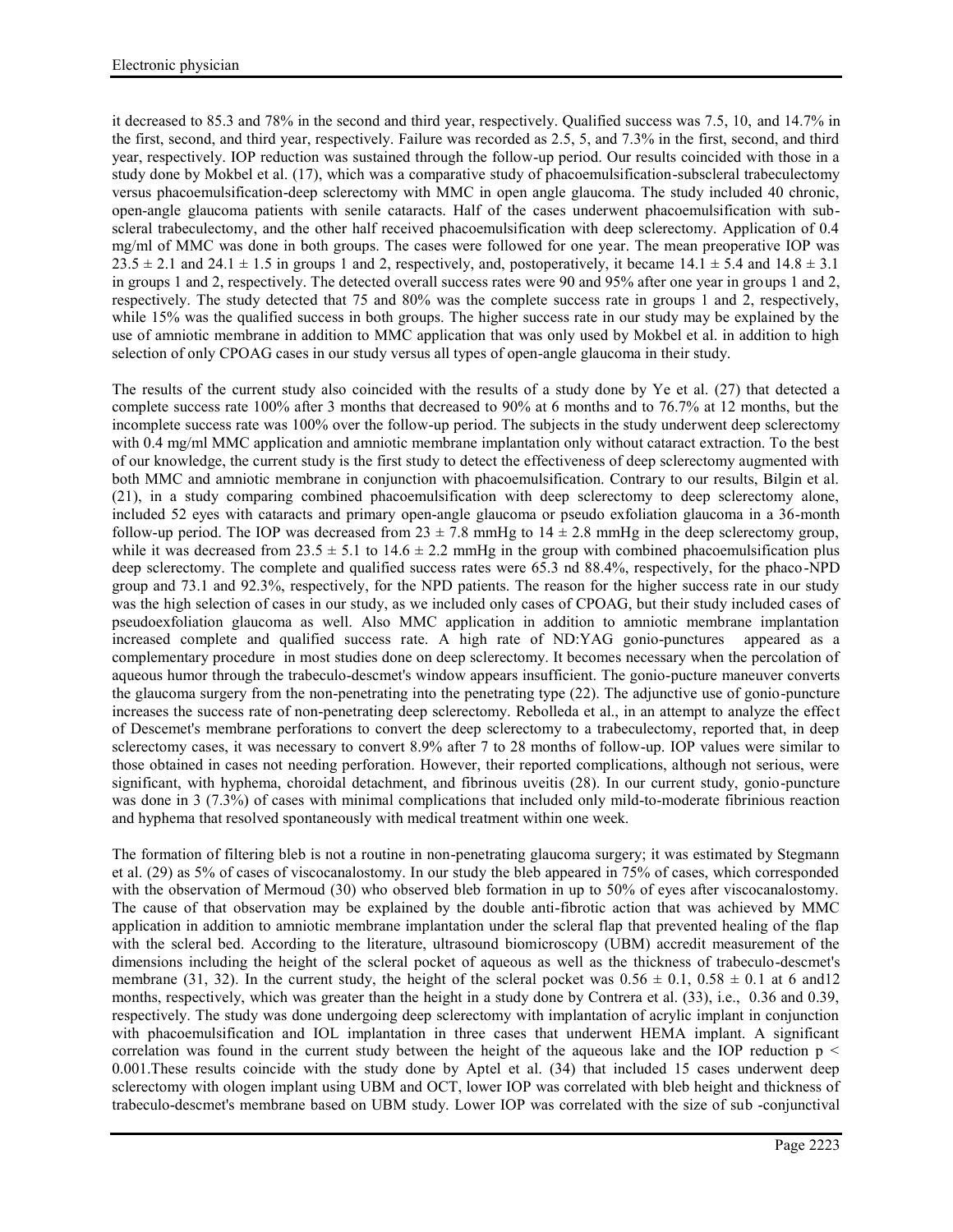bleb as well as thin wall of the bleb and low bleb reflectivity detected by anterior segment OCT. The results partially coincided with the study done by El-saied et al. that concluded the surface area not only the height of the bleb correlates with the decrease of IOP after deep sclerectomy (35). The study concluded that the intra-scleral bleb surface area was directly correlated to the degree of IOP reduction. The study involved deep sclerectomy with MMC application alone without adjunctive implants. Contrary to our study, Khairy et al. (36) included 22 eyes that had deep sclerectomy without the use of anti-metabolite or scleral implant and examined them by UBM. UBM evaluated the presence and maximum length as well as height of the intra scleral space, the minimum thickness of residual trabeculo-descemet's membrane. They concluded that the surgical outcome was not associated with the variability of UBM values of the surgical area.

In the current study, the mean visual field defect (mean deviation (MD)) was  $13.9 \pm 2.7$  preoperatively that improved in the first examination done at three months to  $12.6 \pm 2.6$  and then became stable until the end of the study as it was  $12.6 \pm 2.6$ ,  $12.6 \pm 2.6$ ,  $12.6 \pm 2.6$ , and  $12.6 \pm 2.6$  at 6, 12, 24, and 36 months, respectively. This coincided with the study by Chen et al. (37) that concluded that in eyes with mild to moderate glaucoma damage the mean deviation often improve after cataract extraction. Contrary to our results, Carrillo et al. (38) concluded that, although there are changes in the effect on the visual field after cataract extraction, they were negligible as a group, and they decided the high variability among different cases. Phacoemulsification plus deep sclerectomy can be used in cases of uncontrolled, primary, open-angle glaucoma with cataracts. The success rate can be augmented for a large scale by using an adjunctive MMC application, and the addition of amniotic membrane implantation increases the probability of success and the long-term viability of IOP control. It provides an adjunctive safety measure against unwanted hypotony in advanced glaucoma. The limitations of this study included the small number of cases as well as the selective type of patients of primary open angle glaucoma. Further studies can evaluate the effect of this procedure in other types of open-angle glaucoma.

## **5. Conclusions**

Amniotic membrane implantation in conjunction with MMC application may contribute an alternative to expensive implants in deep sclerectomy combined with phacoemulsification. It can be used safely in advanced CPOAG patients.

### **Acknowledgments:**

The author did not receive any grant from any entity to conduct this research.

### **Conflict of Interest:**

There is no conflict of interest to be declared.

### **References**

- 1) Resnikoff S, Pascolini D, Etyal 'ale D, Kocur I, Pararajasegram R, Pokharel GP, et al. Global data on visual impairment in the year 2002. Bull World Health Organ. 2004; 82(110): 844-51. PMID: 15640920, PMCID: PMC2623053.
- 2) Budenz DL, Gedde SJ. New options for combined cataract and glaucoma surgery. Curr Opin Ophthalmol. 2014; 25(2): 141-7. doi: 10.1097/ICU.0000000000000027. PMID: 24389806.
- 3) Rosdahl JA, Chen TC. Combined cataract and glaucoma surgeries: Traditional and new combinations. Int Ophthalmol Clin. 2010; 50(1): 95-106. doi: 10.1097/IIO.0b013e3181c5563a. PMID: 20057299.
- 4) Casson RJ, Salmon JF. Combined surgery in the treatment of patients with cataract and primary open angle glaucoma. J Cataract Refract Surg. 2001; 27(110): 1845-63. doi: 10.1016/s0886-3350(01)01127-0. PMID: 11709261.
- 5) Law SK, Nguyen AM, Coleman AL, Caprioli J. Severe loss of central vision in patients with advanced glaucoma undergoing trabeculectomy. Arch Ophthalmol. 2007; 125(8): 1044-50. doi: 10.1001/archopht.125.8.1044. PMID: 17698750.
- 6) Mermoud A, Schnyder CC. Non-penetrating filtering surgery in glaucoma. Curr Opin Ophthalmol. 2000; 11: 151-7. doi: 10.1097/00055735-200004000-00015. PMID: 10848223.
- 7) Yuen NS. Early results of modified non penetrating deep sclerectomy and phacoemulsification in the treatment of open angle glaucoma and cataract. Eur J Ophthalmol. 2009; 19(1): 72-9. PMID: 19123152.
- 8) Mermoud A, Schnyder CC, Sickenberg M, Chiou AG, Hediguer SE, Faggioni R. Comparison of deep sclerectomy with collagen implant and trabeculectomy in open angle glaucoma. J Cataract Refract surg. 1999; (2593): 323-31. doi: 10.1016/S0886-3350(99)80079-0.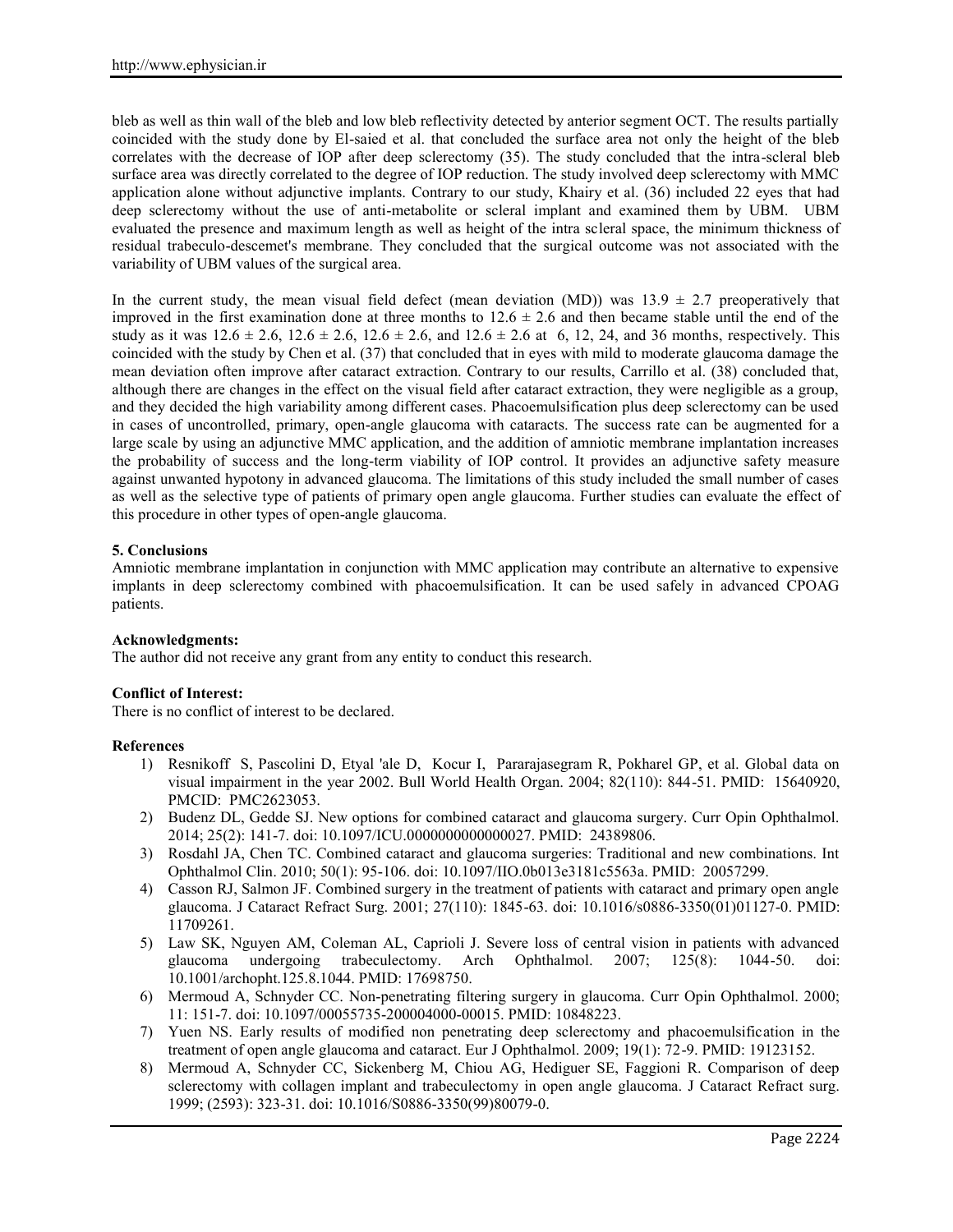- 9) Vaudaux J, Mermoud A. Aqueous dynamics after deep sclerectomy: ex-vivo study. Ophthalm pract. 1998; 16: 204-9.
- 10) Shaarawy T, Nguyen C, Schnyder C, Mermoud A. Comparative study between deep sclerectomy with and without collagen implant: Long-term follow up. Br J Ophthalmol. 2004; 88: 95-8. doi: 10.1136/bjo.88.1.95.
- 11) Dahan E, Ravinet E, Ben-Simon GJ, Mermoud A. Comparison of the efficacy and longevity of non penetrating glaucoma surgery with and without a new non absorbable hydrophilic implant. Ophthalmic Surg. Lasers Imaging. 2003; 34: 457-63. PMID: 14620748.
- 12) Shaarawy T, Mansuri K , Schnyder C, Ravinet E, Achache F, Mermoud A. Long-term results of deep sclerectomy with collagen implant. J Cataract Refract Surg. 2004; 30: 1225-31. doi: 10.1016/j.jcrs.2003.10.035. PMID: 15177596.
- 13) Jochinm E, Weirman l, Matthiessen N, Wagnefeld L, Galambos N, Richard G. Comparison between absorbable and non-absorbable scleral implants in deep sclerectomy (T flux and SK-Gel) -Mid-term results. IOVS. 2007; 48(13): 817.
- 14) Willoch CM, Nicolaissen B. Amniotic shielded trabeculectomy. Acta Ophthalmolgica Scand. 2003; 658-9.
- 15) Sheha H, Kheirkhah A, Taha H. Amniotic membrane transplantation with mitomycin C for refractory glaucoma. J Glaucoma. 2008; 17(4): 303-7. doi: 10.1097/IJG.0b013e31815c3a47. PMID: 18552616.
- 16) Ollikanien ML, Puustarvi Tj, Rekonen PK, Usitalo HM, Terasvirta ME. Mitomycin C-augmented deep sclerectomy in primary open angle glaucoma and exfoliation glaucoma: a three-year prospective study. Acta Ophthalmol. 2011; 809(6): 548-55. doi: 10.1111/j.1755-3768.2009.01772.x. PMID: 19925527.
- 17) Mokbel TH, Ghanem AA, Moawad AI, Nafie EM, Nematallah EH. Comparative study of phacoemulsification-subscleral trabeculectomy versus phacoemulsification-deepsclerectomy. Saudi Journal ophthalmol. 2009; 23(3): 189-96. doi: 10.1016/j.sjopt.2009.10.008. PMID: 23960859, PMCID: PMC3729327.
- 18) Kim NR, Lee H, Lee ES, Kim JH, Hong S, Je Seong G, et al. Influence of cataract on time domain and spectral domain optical coherence tomography retinal nerve fiber layer measurements. 2012; 21(2): 116-22.
- 19) Rehman siddiqui MA, Khairy HA, Azuara-Blanco A. Effect of cataract extraction on SITA perimetery in patients with glaucoma. J Glaucoma. 2007; 16: 205-8. doi: 10.1097/IJG.0b013e31802dfc35. PMID: 17473731.
- 20) Anand S, Anand N. Combined phacoemulsification and deep sclerectomy (PDS)with intraoperative mitomycin C (MMC) augmentation. Eye. 2008; 22(8): 1040-9. doi: 10.1038/sj.eye.6702833. PMID: 17464299.
- 21) Bilgin G, Karakurt A, Saricaoglu MS. Combined non-penetrating deep sclerectomy with phacoemulsification versus non-penetrating deep sclerectomy alone. Semin Ophthalmol. 2014; 29(3): 146- 50. doi: 10.3109/08820538.2013.874466. PMID: 24506739.
- 22) Di Stato S, Taverniti L, Genitti G, Marangolo L, Aiello A, Giuffré L, et al. Combined phacoemulsification and deep sclerectomy versus phacoemulsification and trabeculectomy. Acta Ophthalmol Scand Suppl. 2000; 232: 59-60.
- 23) Munoz Negrete FJ, Rebolleda G, Noval S. Non-Penetrating deep sclerectomy combined with phacoemulsification. Results and complications. Arch soc Esp Oftalmol. 2003; 78(9): 499-506. PMID: 14517737.
- 24) Vass C, Menapace R. Surgical strategies in patients with combined cataract and glaucoma. Curr Opin Ophthalmol. 2004; 15(1): 61-6. doi: 10.1097/00055735-200402000-00012. PMID: 14743022.
- 25) Cheng JW, Cheng SW, Cai JP, Li Y, Wei RL. Systemic overview the efficacy of non penetrating glaucoma surgery in the treatment of open angle glaucoma. Med Sci Monit. 2011; 17(7): 155-63. doi: 10.12659/MSM.881840. PMID: 21709645, PMCID: PMC3539577.
- 26) KozobolisVP, ChristodoulakisEV, TazanakisN, ZacharopoulousI, Pallikaris IG. Primary deep sclerectomy versus primary deep sclerectomy with the use of mitomycin C in primary open angle glaucoma. J Glaucoma. 2002; 11: 287-93. doi: 10.1097/00061198-200208000-00003.
- 27) Ye W, Sun J, Zhong Y. Implication of non -perforating deep sclerectomy with amniotic membrane implantation for primary open angle glaucoma .Yan ke xue Bao eye science. 2002; 18: 76-9.
- 28) Rebolleda G, Muñoz-Negrete FJ. Phacoemulsification-deep sclerotomy converted to phacotrabeculectomy. J Cataract Refract Surg. 2004; 30(7): 1597-8. doi: 10.1016/j.jcrs.2004.04.030. PMID: 15210250.
- 29) Segman R, Pienaar A, Miller D. Viscocanalostomy for open angle glaucoma in black African patients. J Cataract Refract Surg. 1999; 25: 316-22. doi: 10.1016/S0886-3350(99)80078-9.
- 30) Mermoud A. Sinusotomy and deep sclerectomy. Eye. 2000; 14: 531-5. doi: 10.1038/eye.2000.140. PMID: 11026983.